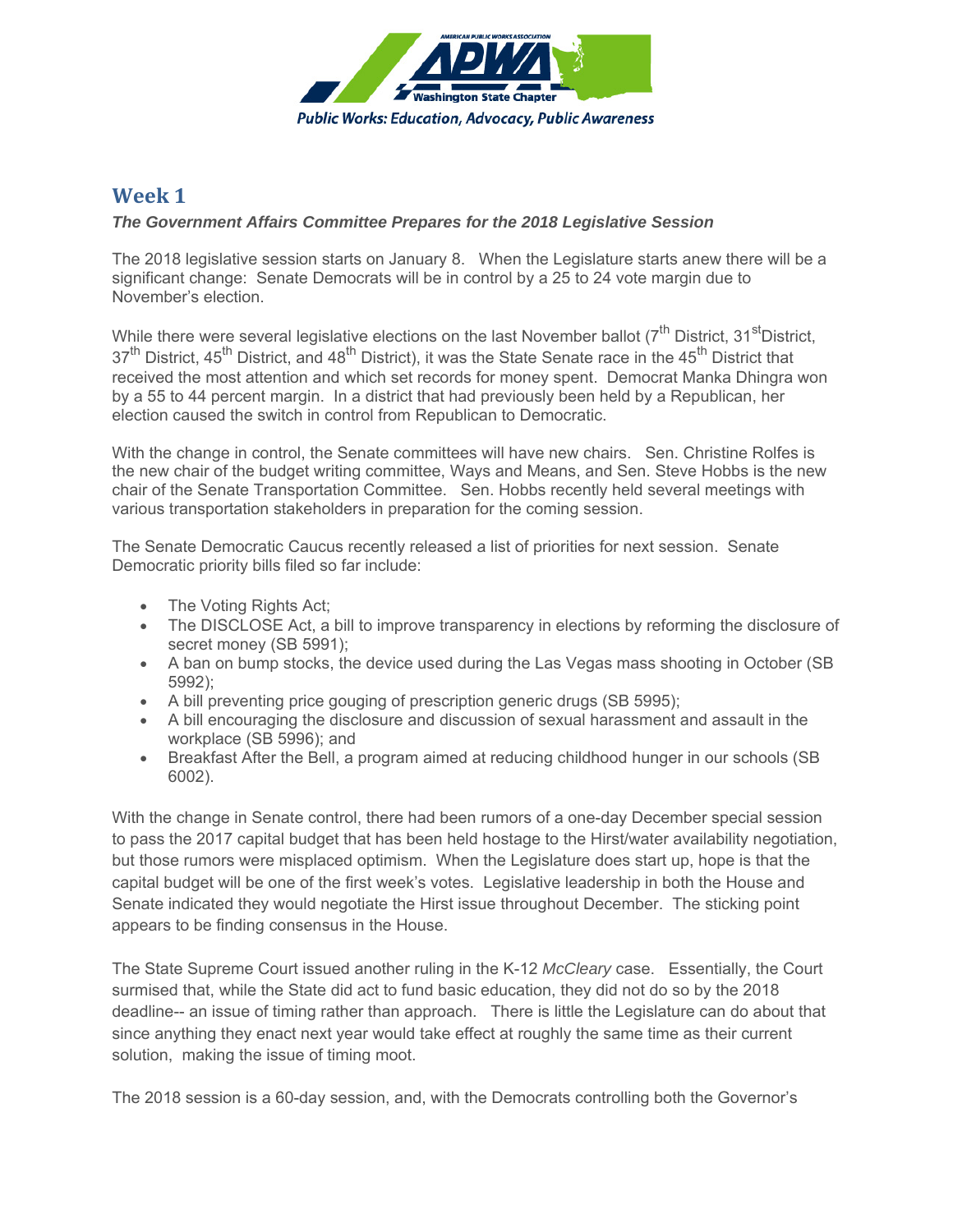

mansion and the Legislature, no one expects it to run longer. Hence, larger issues like a carbon tax, capital gains tax, or an infrastructure package are unlikely--particularly given the impending 2018 general election where the entire House and half the Senate are up.

While major budget issues are not expected to dominate this session, the Government Affairs Committee (GAC) has identified a number of issues that we expect to come up this session. The GAC will continue to work with the Association of Washington Cities on ways to replace or replenish the Public Works Assistance Account. We are also working with AWC to explore ways to expand the use of job order contracting, and we on the lookout for bills expected from the Association of General Contractors that seek to weaken protections provided by the *Mike Johnson* decision.

The GAC will restart weekly legislative update conference calls on Wednesday, January 10. Anyone interested in being part of the conversation should contact Jim Rioux at (360) 753-8484 or via e-mail at jrioux@ci.olympia.wa.us.

## **Week 2**

*Hirst and the Capital Budget are finally behind us.*

Last week, the Legislature passed both a capital budget and a fix to the Hirst water issue. The Governor signed both last Friday. The capital budget, SB 6090, is essentially the same as HB 1075 from last year, containing funding for Floodplains by design, local projects, school construction money and legislative instruction on how to spend the VW diesel settlement monies. Its passage avoided the potential loss of millions in federal matching dollars.

Concerning the Hirst fix, the Legislature passed SB 6091, which will allow building permits to be issued with exempt wells. Certain watersheds must adopt Watershed restoration and enhancement plans (WRE). While this additional planning/process may seem cumbersome to local governments, counties and cities can again rely on Department of Ecology rules. As Sen. Van De Wege said during Senate debate, "everybody is unhappy with it fairly equally", which is generally the case with compromises.

Until a local plan is adopted, in WRIAs 1,11,22,23,49,55 and 59, upon payment of a \$500 fee, wells can draw up to 3,000 gallons per day. In WRIAs 7,8,9,10,12,13,14, and 15, upon payment of a \$500 fee, wells can draw up to 950 gallons per day. \$150 of the building permit fee stays with the local government while \$350 of the fee will be used in the WRIA for WRE planning and projects. The bill expresses the intent to provide \$300 million over 15 years for stream restoration and enhancement. There is a metering pilot in two WRIAs already using meter on new wells (Kittitas and Dungeness. The State will pay the cost of the meters.

Now, that the Legislature has dealt with these carry-over issues from last session, they must now attend to the bills in their committees as the first policy committee cutoff arrives February 2<sup>nd</sup>. This week, committees are holding those final hearings before focusing on passing the bills before that deadline.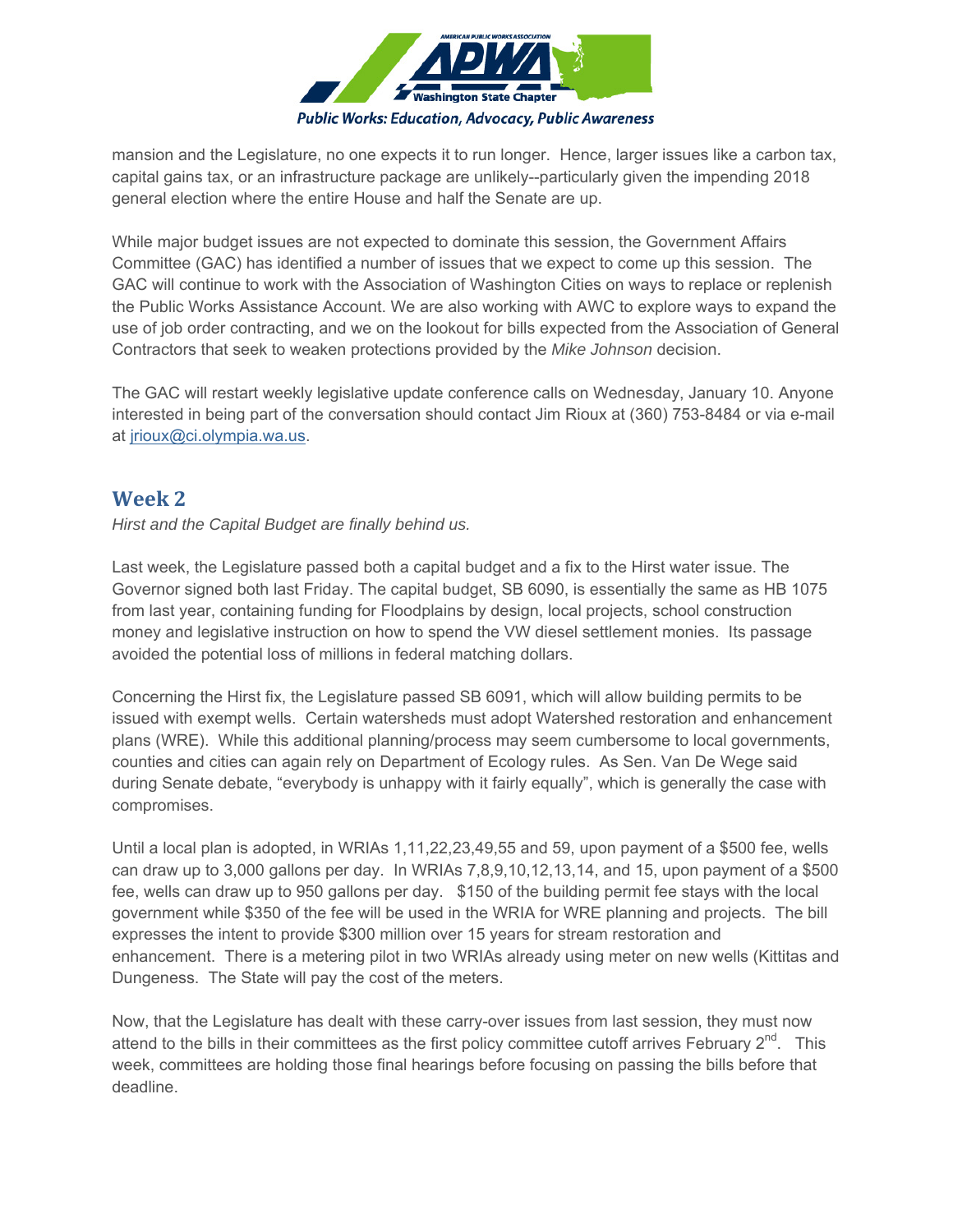

The GAC will restart weekly legislative update conference calls on Wednesday, January 10. Anyone interested in being part of the conversation should contact Jim Rioux at (360) 753-8484 or via e-mail at jrioux@ci.olympia.wa.us.

## **Week 3**

*The 2018 Legislative Session Approaches its First Cut-Off Dates*

This is cutoff week in the Legislature. The first bill deadline is February  $2^{nd}$  for the policy committees and February 6<sup>th</sup> for the fiscal committees. Thus, bill hearings will give way to executive session as committees amend/pass their bills in anticipation of floor action. Many of the bills in these committees will not survive this deadline.

Of bills of interest to APWA, this is where they sit:

HB 2337- construction in state waters. This bill continues to sit in the House Agriculture Committee.

HB 2407-concerning reporting of the use of out-of-state materials for public works projects. This bill had its hearing but is not scheduled for executive session.

HB 2412- creating the buy clean Washington Act. This bill is scheduled for executive session on January 30<sup>th</sup>.

HB 2521-concerning the vacation of road abutting bodies of water. This bill was scheduled for executive session, but no action was taken. The senate version, SB 6152, passed from committee and is eligible for a senate floor vote.

HB 2594-studying the feasibility of a statewide infrastructure authority. This bill passed from committee on January  $25<sup>th</sup>$ .

HB 2691-clarifying the authority and procedures for contracting by public port districts. This has a hearing in the House Capital Budget Committee on January 30<sup>th</sup>. The senate version, SB 6072, passed from committee and is eligible for a senate floor vote.

SB 6143-concerning unit priced contracting by cities. This bill passed from committee and is eligible for a senate floor vote.

SB 6480-concerning local government infrastructure. It had its hearing on January 25<sup>th</sup>, but has not yet been scheduled for executive session.

The GAC will restart weekly legislative update conference calls on Wednesday, January 10. Anyone interested in being part of the conversation should contact Jim Rioux at (360) 753-8484 or via e-mail at jrioux@ci.olympia.wa.us.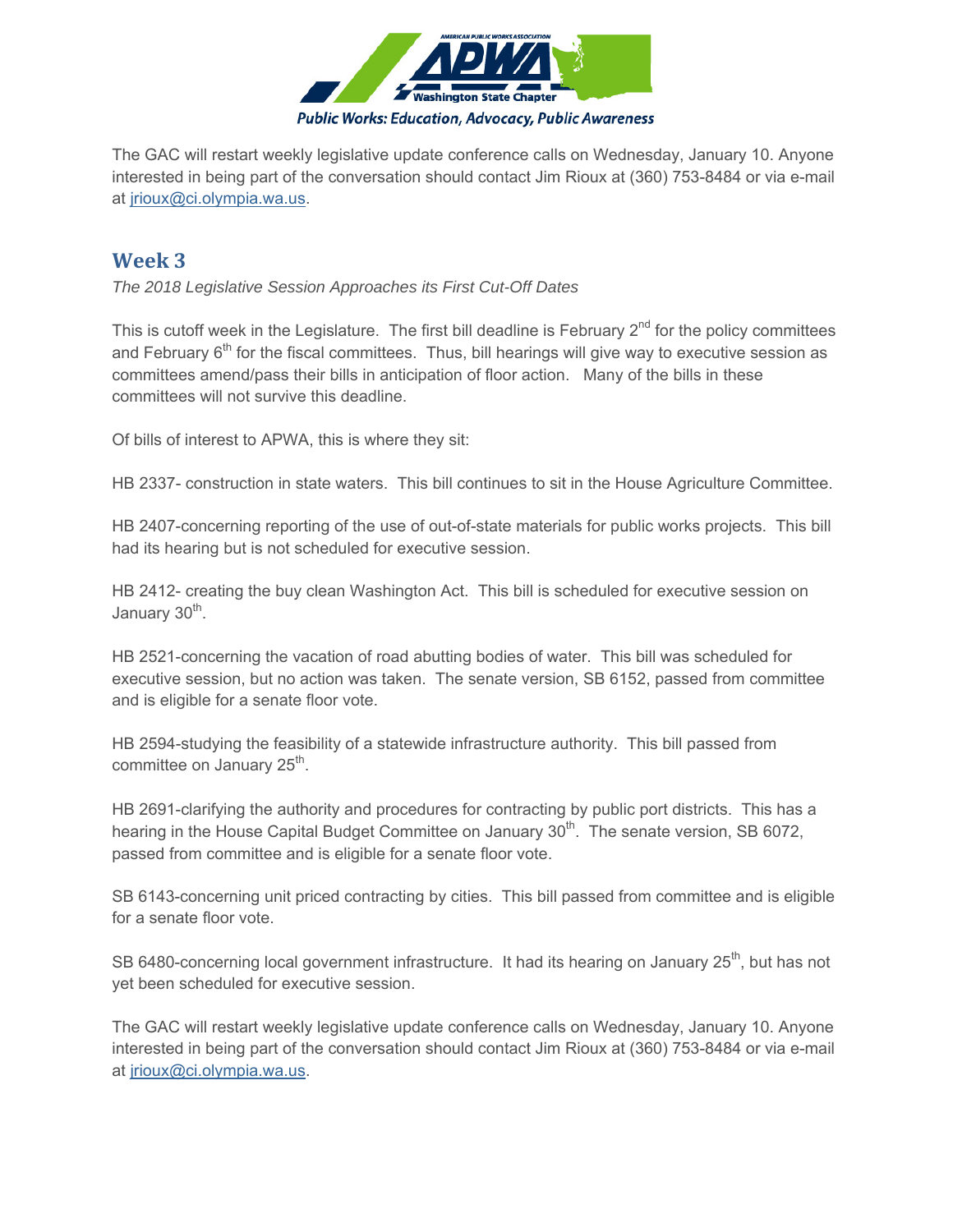

## **Week 4**

No Update posted.

# **Week 5**

*At Mid-Session Most Bills Fail to Move Beyond House of Origin*

Last Friday was the first cut-off of the 2018 legislative session. So, bills that did not pass out of their original policy committee are technically "dead" and no longer eligible to move through the process. Tuesday will be the first fiscal committee cut-off and another round of bills will fall be "dead".

One of the most significant items of the week was the committee passage of the Governor's and Senator Carlyle's carbon bill. SB 6203 passed out of the Senate Environment Committee last Thursday evening on a vote of 6-3-1. The bill imposes a \$10/ton emissions charge that escalates at \$2 per year beginning in 2021. The charge is ultimately capped at \$30/ton. The legislation also creates a series of accounts for the distribution of the funding. It specifically includes a distribution of \$100 million to the multimodal account. The bill will now be considered by the Senate Ways and Means Committee.

Of those bills that did NOT make last week's cutoff, below are a few of the notable ones:

HB 2337 - Concerning civil enforcement of construction projects in state waters.

HB 2370- Adding legislative members to the membership of the public works board.

HB 2407- Concerning reporting regarding the use of out-of-state materials for public works projects.

HB 2878/SB 6322- Concerning pesticide exposure and notification of certain pesticide applications.

SB 6545- Concerning community economic revitalization board administered broadband infrastructure.

SB 6546-Concerning design-build and job order contracting for alternative public works.

The GAC will restart weekly legislative update conference calls on Wednesday, January 10. Anyone interested in being part of the conversation should contact Jim Rioux at (360) 753-8484 or via e-mail at jrioux@ci.olympia.wa.us.

## **Week 6**

*Pace Accelerates as we Approach House of Origin Cut-Off*

This Wednesday, February 14th is the House of Origin cut-off. Bills that do not pass out of their original chamber by 5 p.m. on Wednesday evening are considered dead (except those bills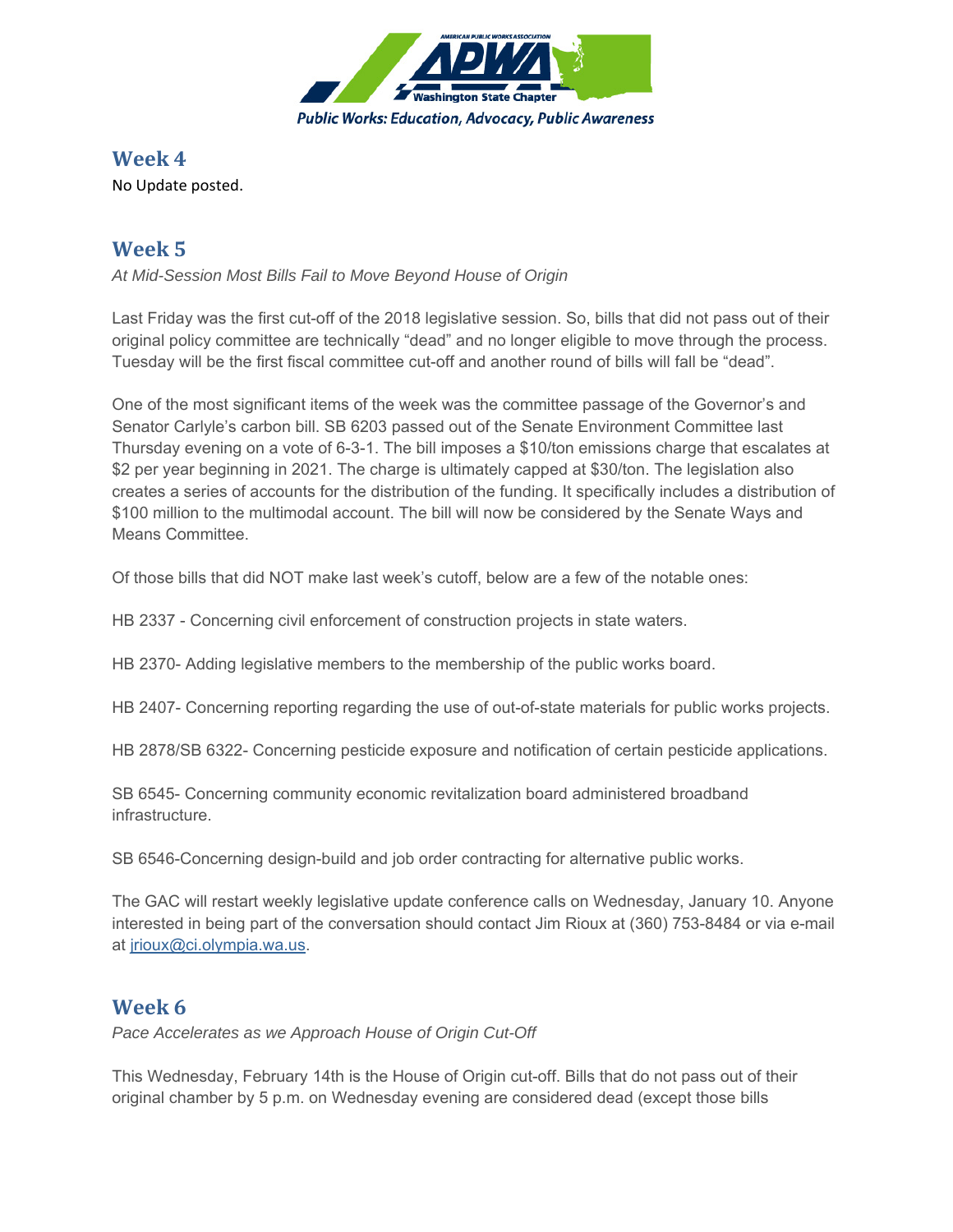

necessary to implement the budget). Additionally, the State will receive an updated revenue forecast on Thursday. The expectation is that budget proposals will be released as soon as Monday, February 19th. So, the focus is quickly shifting from policy to budget issues.

Until February 14<sup>th</sup>, the Legislature will labor to pass an overwhelming number of bills. In the Senate, lawmakers have introduced about 625 new bills, compared with the 532 introduced for the entire 2016 60-day session. The House Legislators have introduced about 736 this session. Both House and Senate floor calendars have more bills than there is time to vote on. A few bills that APWA is tracking include:

HB 2338 - Reducing the greenhouse gas emissions associated with transportation fuels. This bill would implement carbon reduction associated with transportation fuels. It is currently in the House Rules Committee.

HB 2412 - Creating the buy clean Washington Act. It is currently in the House Rules Committee.

HB 2852 - Concerning attorney's fees on public works contracts. APWA opposes this bill and it is eligible for a House floor vote.

SB 6143 - Concerning unit priced contracting by cities. APWA supports this bill, which passed the Senate last week and is now scheduled for a hearing in the House Local Government Committee on February  $15<sup>th</sup>$ .

There are two bills that have the attention of most of the lobbyists in Olympia:

SB 6203, which implements a carbon tax, and HB 2967, which implements a capital gains tax that would help reduce the property tax increase brought about by last year's K-12/McCleary fix. Both are longshot proposals in an election year session, but are intriguing given the potential budget ramifications both bills create.

As a reminder, the Legislative Session is scheduled to end on March 8th.

The GAC started weekly legislative update conference calls on Wednesday, January 10. Anyone interested in being part of the conversation should contact Jim Rioux at (360) 753-8484 or via e-mail at jrioux@ci.olympia.wa.us.

### **Week 7**

### *Budget Outlook Uncertain – Revenue Forecast is Positive but Taxpayers Feeling 2017 Increases*

At this writing, it is the  $43<sup>rd</sup>$  day of the 60-day legislative session. This is the last week of policy committee hearings as the Legislature transitions between focusing on bills to focusing on the supplemental budget proposals. Once this week ends, the Legislature will switch back to floor action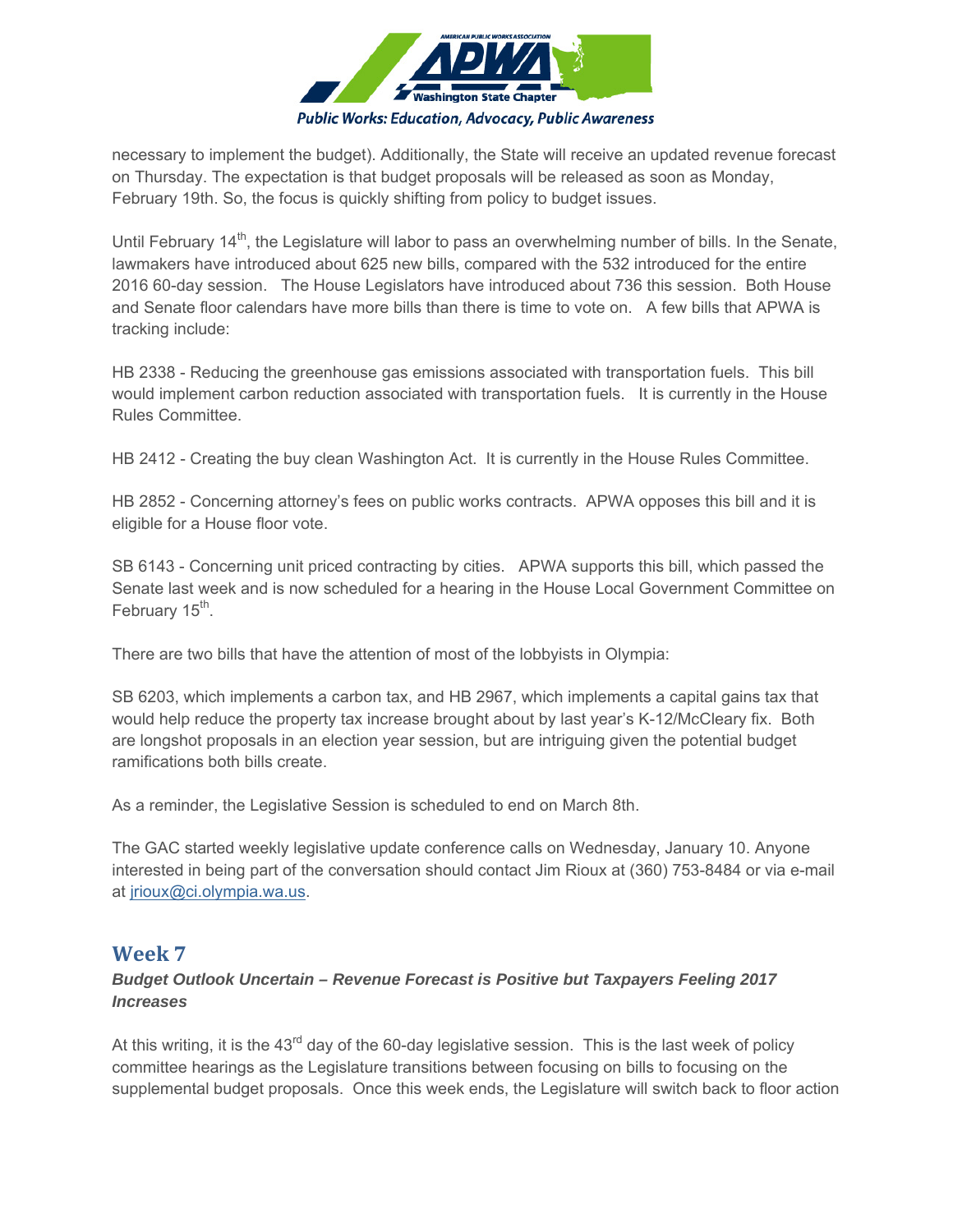

for four days until March  $2^{nd}$  – the last bill cutoff before the end of session on March  $8^{th}$ .

Last week, the House and Senate finished up floor action on their own bills. The House passed 314 bills, and the Senate passed 241 bills. However, the House failed to act on 121 bills on its floor calendar, while the Senate left 66 bills behind, thus ending a lot of legislation. Bills that failed to survive this cutoff include:

HB 2338 – Reducing the greenhouse gas emissions associated with transportation fuels.

HB 2412- Creating the buy clean Washington act.

HB 2594-Studying the feasibility of a statewide infrastructure authority.

HB 2852- Concerning attorney's fees on public works contracts.

Bills that survived the cutoff include:

HB 2382 – Promoting the use of surplus public property for public benefit.

HB 2757- Modernizing fuel content standards and references.

SB 6072 – Clarifying the authority and procedures for unit priced contracting by public port districts.

SB 6143 – Concerning unit priced contracting by cities.

SB 6152 – Concerning the authority of counties to vacate a county road that abuts on a body of water if the county road is hazardous or creates a significant risk to public safety.

Also last week, the State released the general fund revenue forecast; for the 2017-19 biennium, revenue increased by \$647 million and revenue for the 2019-21 biennium increased by \$671 million. How this will impact the supplemental budgets is unknown as most of those budgets were written prior to the release of the forecast. It is also unknown how this revenue increase will impact the chances of the carbon tax bill, SB 6203, which had its fiscal committee hearing last Thursday or the capital gains bill, HB 2967, which was also heard last Thursday in the House Finance Committee. What is clear is the Legislators' concern regarding the property tax assessments that are arriving in their constituents' mail. Property taxes are increasing due to the McCleary/K-12 fix implemented last session and this is an election year.

The GAC started weekly legislative update conference calls on Wednesday, January 10. Anyone interested in being part of the conversation should contact Jim Rioux at (360) 753-8484 or via e-mail at jrioux@ci.olympia.wa.us.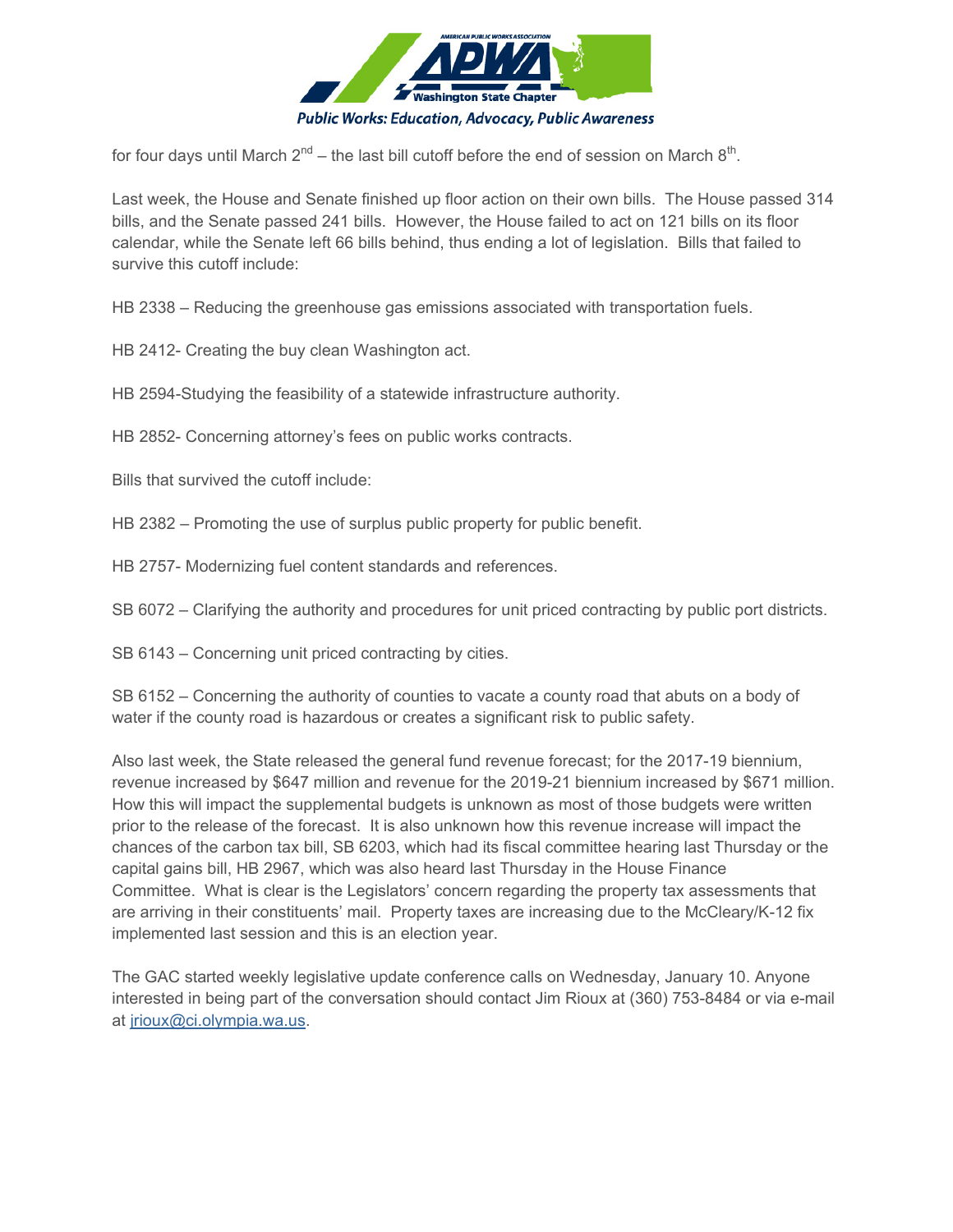

## **Week 8**

*Budgets Released in Both Chambers*

Last week, both the House and Senate released their operating, capital and transportation budget proposals. The capital and transportation proposals only have minor differences between the House and the Senate. The House and Senate do take slightly different approaches to the operating budgets. Last Friday, the Senate passed all three of their budgets. The House will likely pass theirs either Monday or Tuesday.

The Senate proposal spends \$44.6 billion this biennium, while the House spends \$44.1 billion. The spending gap is largely due to the Senate spending additional money to address the latest Supreme Court McCleary ruling -increasing funding for teacher salaries.

Both budgets assume a reduction in state property taxes. The Senate spends \$403 million for a onetime \$0.31/\$1000 state property tax reduction in calendar year 2018 (SB 6614). The House, reduces 2019 taxes by \$0.33/\$1000 and 2020 taxes by \$0.40/\$1000 (See HB 2993). Both budgets pay for these reductions by transferring money from the rainy day account, \$403 million for the Senate and \$996 million for the House. The House proposal also provides an ongoing property tax reduction in 2021 but relies on the passage of a capital gains tax to fund that reduction.

With less than two weeks left in this regular session, the Legislature should be able to finish by March  $8<sup>th</sup>$ . This week will be the last of the floor action; next week, they will resolve the differences in various bills. Once the budgets are finalized, nothing will keep the Legislature beyond the scheduled 60-day session.

 The GAC started weekly legislative update conference calls on Wednesday, January 10. Anyone interested in being part of the conversation should contact Jim Rioux at (360) 753-8484 or via e-mail at jrioux@ci.olympia.wa.us.

### **Week 9**

*The 2018 Session on Track for March 8 Sine Die* 

On Friday, March 2<sup>nd</sup>, the Legislature reached their opposite chamber cut-off, which means that bills that did not make it out of the opposite chamber by Friday evening are technically dead for the remainder of the legislative session. There were a few big news items in the last week. The Governor and Senator Carlyle declared that the carbon tax bill was dead. The Nature Conservancy filed a carbon tax initiative to the people, which would be on the ballot this November if it receives the required number of signatures.

Two bills of interest to APWA survived this opposite chamber deadline:

HB 2382 – promoting the use of surplus public property for public benefit.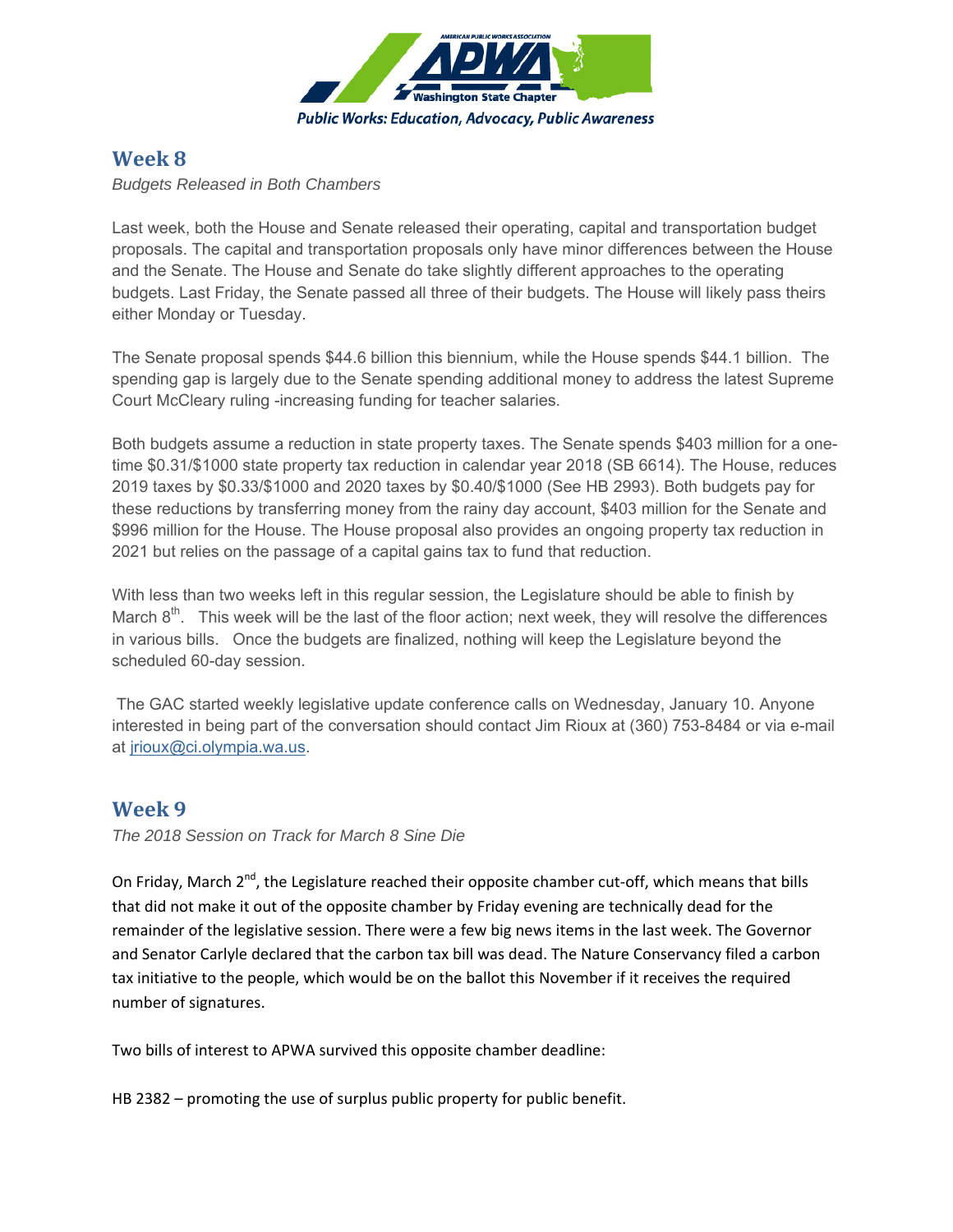

SB 6143 – concerning unit-priced contracting for cities.

Most of this was overshadowed by the Governor's decision to veto of SB 6617 ‐ the Legislature's bill to exempt themselves from the State Public Records Act (PRA). As part of agreement surrounding the veto, there is a stay on the pending litigation against the Legislature. Additionally, there will be a task force formed to determine which parts of the PRA should apply to the Legislature.

Entering the final week of the 2018 regular session, the expectation is that final budgets will likely be available on Wednesday and voted on by Thursday, the last day of the session. Little else is expected to be accomplished.

# **2018 Wrap‐Up** INTEROFFICE MEMORANDUM

| To:      | <b>Jim Rioux</b>                 |
|----------|----------------------------------|
| From:    | <b>Michael Shaw</b>              |
| Subject: | <b>APWA 2018 Session Wrap-up</b> |
| Date:    | <b>March 15, 2018</b>            |
| CC:      | <b>Scott Sawer</b>               |

The 2018 Legislature adjourned the 60-day regular session on March 8th, having passed a biennial capital budget, a hold-over from last year, a fix to the Hirst water decision and the usual supplemental budgets associated with an even-year session. For the first time in several years, a special session is not a foregone conclusion.

Controlling both chambers of the Legislature for the first time since 2012, the Democratic Legislature introduced a record number of bills for a "short" session, including many that had repeatedly failed in the Republican-controlled Senate over the last six years. This session for example, the Senate passed a death penalty repeal, SB 6052, passed a carbon tax to the senate floor, SB 6203, and sent the Voter's Rights Act to the Governor, SB 6002. House bills that had failed last year but passed to the Governor's desk this year include HB 1570, elimination of the homeless housing surcharge sunset, and HB 1783, the reduction of criminal legal financial obligations.

Several long-serving House members announced their retirements at the end of the 2018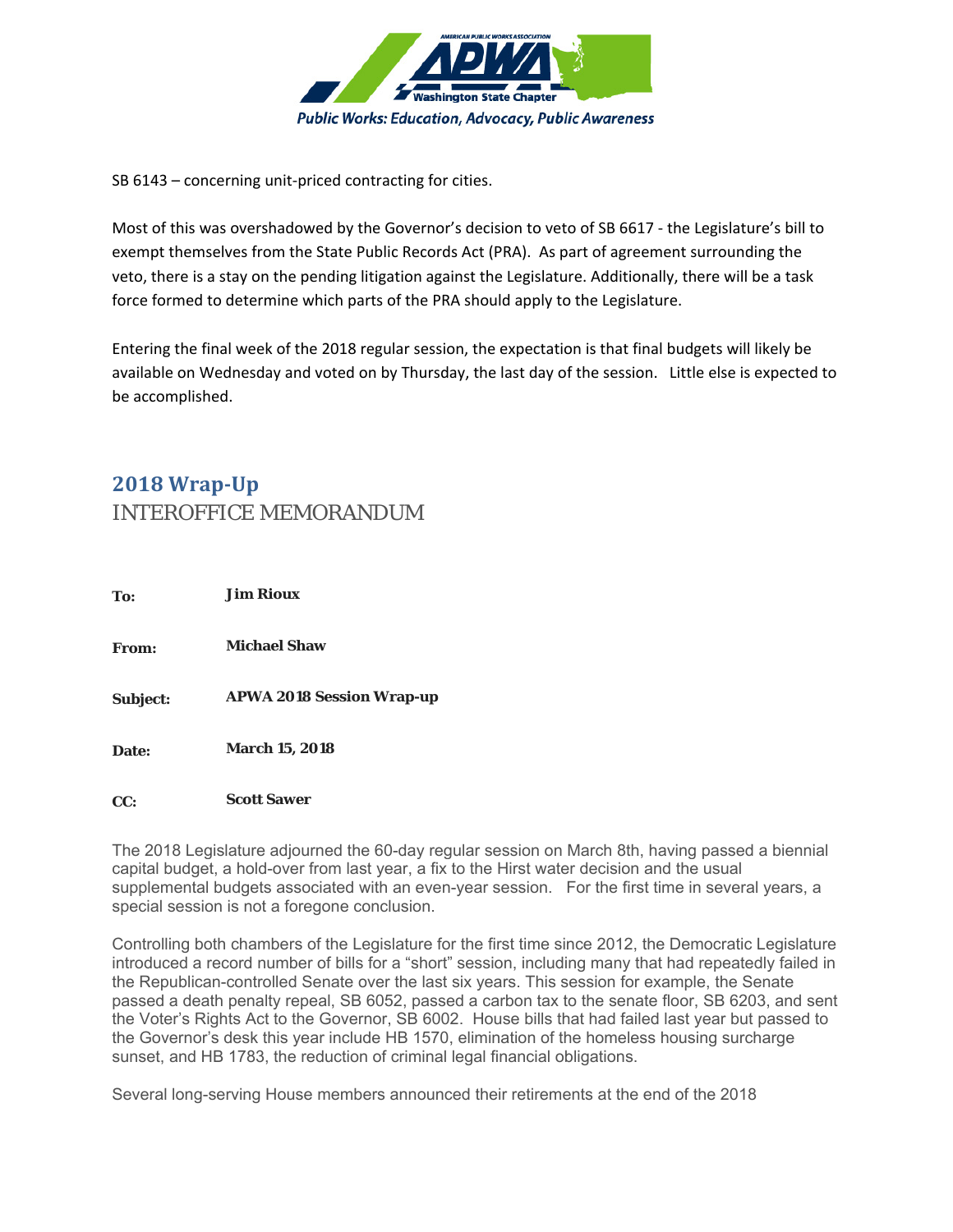

session. They include: House Minority Leader, Dan Kristiansen, House Transportation Chair, Judy Clibborn, House Judiciary ranking member, Jay Rodne, Early Learning & Human Services Chair, Ruth Kagi, Rep. Larry Haler, Finance Chair, Kristine Lytton, Finance ranking member, Terry Nealey, Rep. Liz Pike, Rep. Joyce McDonald, and Rep. Melanie Stambaugh. Rep. J.T. Wilcox has been named Minority Leader due to Rep. Kristiansen's retirement. In the Senate, Sen. Baumgartner announced he was leaving to run for the Spokane County Treasurer's office. Rep. Holy is expected to run for that senate seat, creating another open seat in the House.

For APWA, Rep. Clibborn's departure is particularly noteworthy. She has been a great transportation advocate and her background as a local government official on Mercer Island made her receptive to addressing local infrastructure needs. She will be greatly missed.

#### **Supplemental Transportation Budget**:

The 2018 supplemental transportation budget increases biennial spending by \$85 million, with over \$600 million in increased project funding. Local Programs was allotted \$71.3 million in additional funding for local projects. Detailed lists of funded projects can be found here.

A few highlights in the transportation budget include:

- Funding for ultra high-speed rail (250 MPH, or more) was increased by \$1.2 million to conduct a business-case analysis. The transportation budget previously provided \$300,000 to prepare cost-benefit study for a route from British Columbia to Oregon. The budget also includes an advisory group made up of legislators, state agencies, and public and private stakeholders.
- \$600,000 in funding to develop RFPs for converting three Washington State ferries to hybrid electric propulsion including terminal improvements.
- \$350,000 in funding to support SSB 5806 which establishes a new process to replace the I-5 Columbia River Bridge involving both Washington and Oregon legislatures.
- Funding to expand the Department of Licensing's enhanced drivers license. The budget provides \$28 million in funding and adds 123 FTEs to handle the surge as drivers upgrade licenses due to federal travel requirements.
- \$360,000 for a study of city transportation funding needs and an assessment of emerging issues and recommend funding sources.
- \$315,000 for a transit capital facility and fleet replacement assessment.
- Slight increases in funding for CRAB, TIB, and FMSIB to allow spending of available revenues.
- Changes to the aviation program including establishment of a electric aircraft work group to look at commercial application of electric or hybrid-electric aircraft for air travel.

#### **Supplemental Capital Budget**:

The enacted 2017-19 capital budget, SB 6090, that passed at the beginning of this session appropriated \$2.72 billion in state bond proceeds. A total of \$2.93 billion in bond proceeds were authorized for the biennium by the accompanying bond bill (HB 1080). The supplemental capital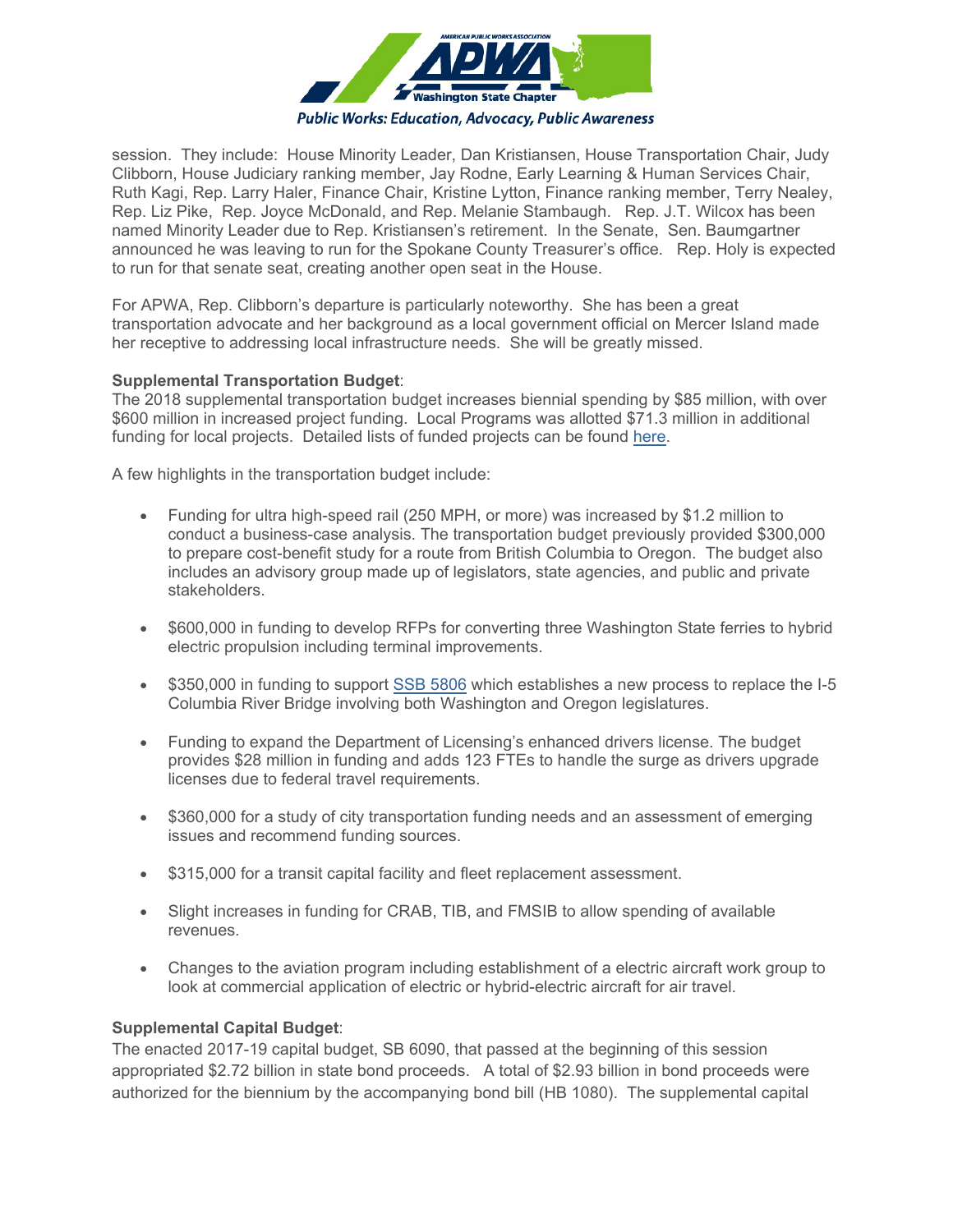

budget, SB 6095, appropriates \$198 million in general obligation bonds and \$152 million from dedicated accounts for projects during the 2017-19 biennium. Project lists can be found here.

The supplemental budget made significant investments in local projects, natural resources and behavioral health facilities.

LOCAL AND COMMUNITY PROJECTS: The Department of Commerce is appropriated \$81.8 million for a variety of projects and programs including:

- \$5 million in bonds for the Community Economic Revitalization Board (CERB);
- \$5 million in bonds for the CERB administered broadband program;
- \$40.6 million in bonds for 95 local and community projects; and

• \$4 million in bonds for four housing projects. • \$2.5 million in bonds for the Weatherization Program.

• \$2 million in bonds for Behavioral Rehabilitative Services capacity grants.

#### **Bills of Interest**:

Overall, there were few transportation/public works bills that passed the 2018 legislature. Following is a list of bills of interest to APWA:

- **SB 6414, regarding public transportation benefit areas, changes the representation for the** governing board for PTBAs in Spokane, Pierce, and Clark counties to be proportional to population.
- E2SSB 6529, establishes a work group to look at pesticide safety. The workgroup is composed of legislators and agencies. In addition to the members, the University of Washington Latino Center for Health, the Washington State University, and other experts and technical advisors may be invited by the secretary of DOH or the director of Washington state department of agriculture.
- ESB 5288, allows the public transportation benefit area in Thurston County (Intercity Transit) to ask voters to increase the sales tax up to 1.2% from .9%.
- E2SHB 1637, requires new contractors to go through training on prevailing wage requirements to be qualified to bid on public contracts. Contractors who have completed three projects and have a valid state business license for three years are exempt.
- HB 2807, expands the current emergency zone rules of the road and associated offenses related to the use of lanes, speed restrictions, and reckless endangerment to include work zones. The bill adds construction vehicles, maintenance vehicles, and solid waste vehicles with appropriate flashing lights to list of vehicles where drivers must move over, when possible, to another lane.